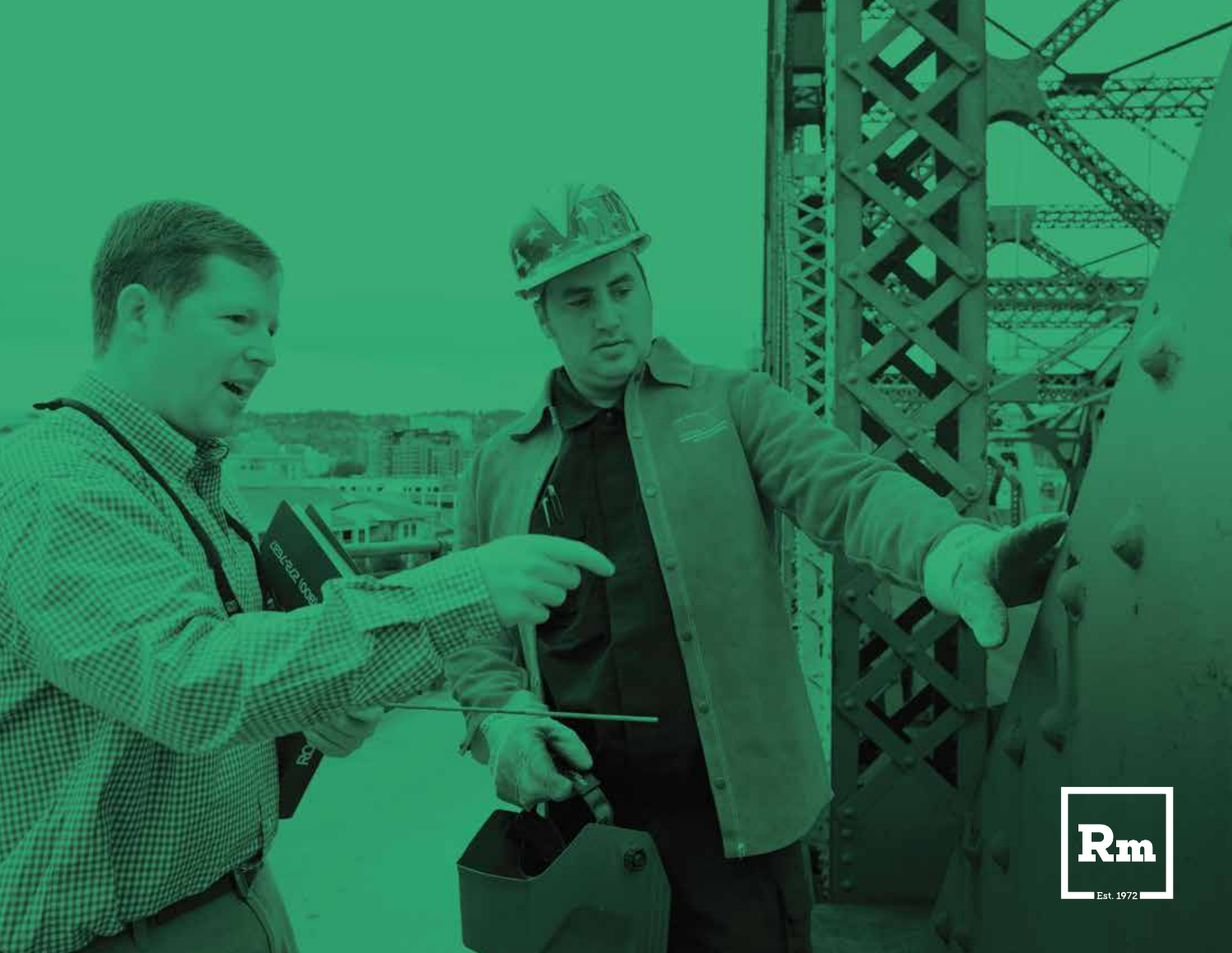# **Life as a Rockmount Representative.**



**"There is a huge opportunity for financial and personal growth with Rockmount."**

## **LYLE, VETERAN REPRESENTATIVE**

**"My sales of Rockmount product are growing month by month. That's good news for my future."**

**TOM, SALES REPRESENTATIVE**

**"Rockmount's technical training is the best I have ever had. I added my sales ability for a winning combination."**

**BOB, VETERAN REPRESENTATIVE**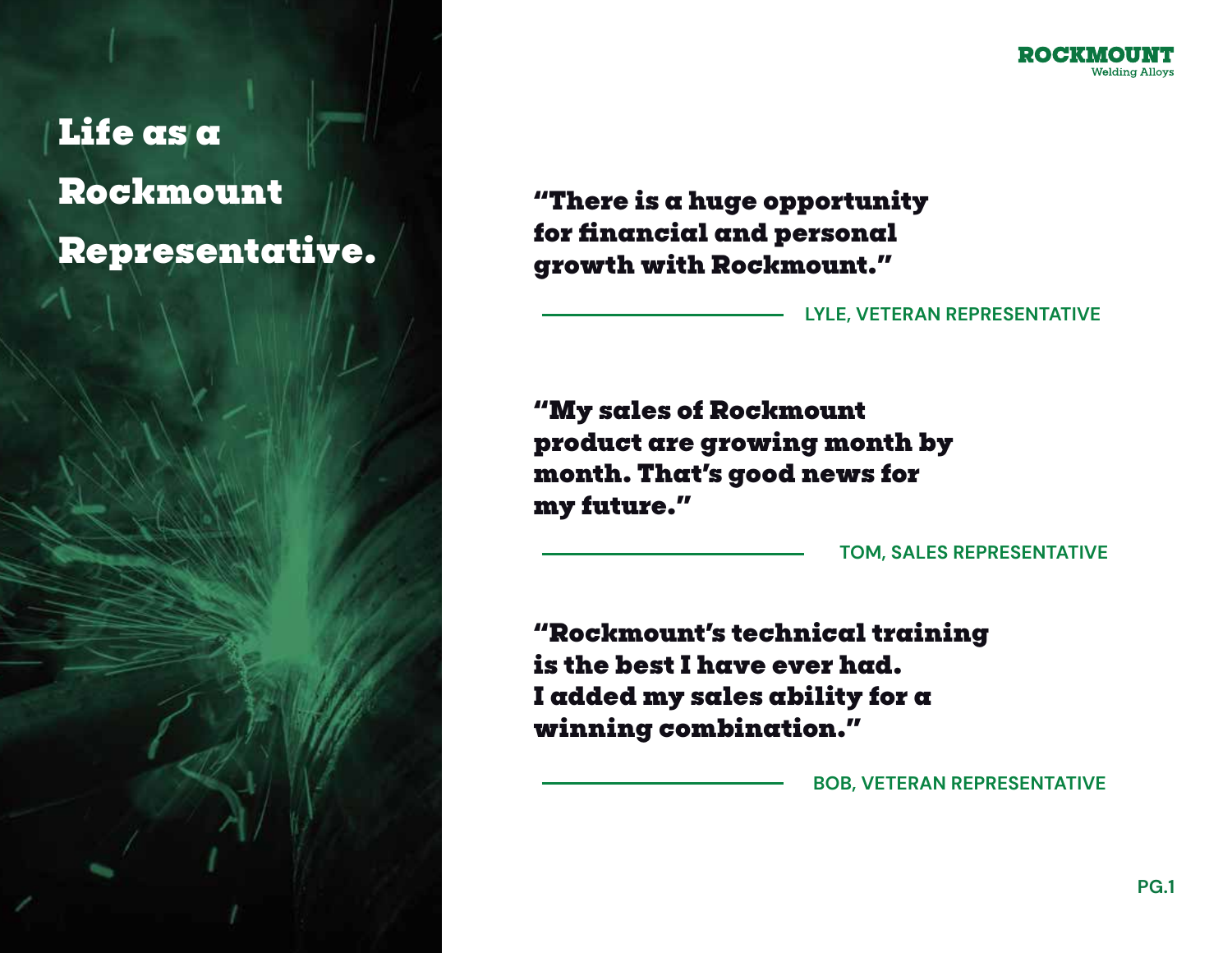

## **Freedom From the Daily Grind <sup>1</sup>**

Some people dread the work week, but Matt looked forward to it. It had been a great weekend, and now it was time to get back to business. One of the best things about representing Rockmount, Matt reflected, was the balance between work and fun. Matt had guilt-free time, the ability to design his own schedule, and the money to enjoy life.

Heading out that morning, Matt considered the day ahead. The morning sales calls would be at a large construction company, a mill, and a state maintenance shop. The afternoon would be devoted to various agricultural customers, who were always in the market for helpful new products. The large variety of accounts kept the job interesting and exciting, and each day he had multiple sales.

**Life as a Rockmount representative is rewarding in more ways than one.**

**Follow Matt's story for a snapshot of the benefits and highlights of Rockmount.**



#### Mutually beneficial relationships.

Rockmount's lifeblood is the productive partnerships it has with its independent representatives. We provide the technical training and the best products in the industry; you provide the sales talent and the drive to achieve your highest potential.

## Flexibility.

Rockmount representatives, as independent businesses, choose their own schedules and strategies, so they can live the lives they want while watching their business grow. Our motto? "Work hard, play hard."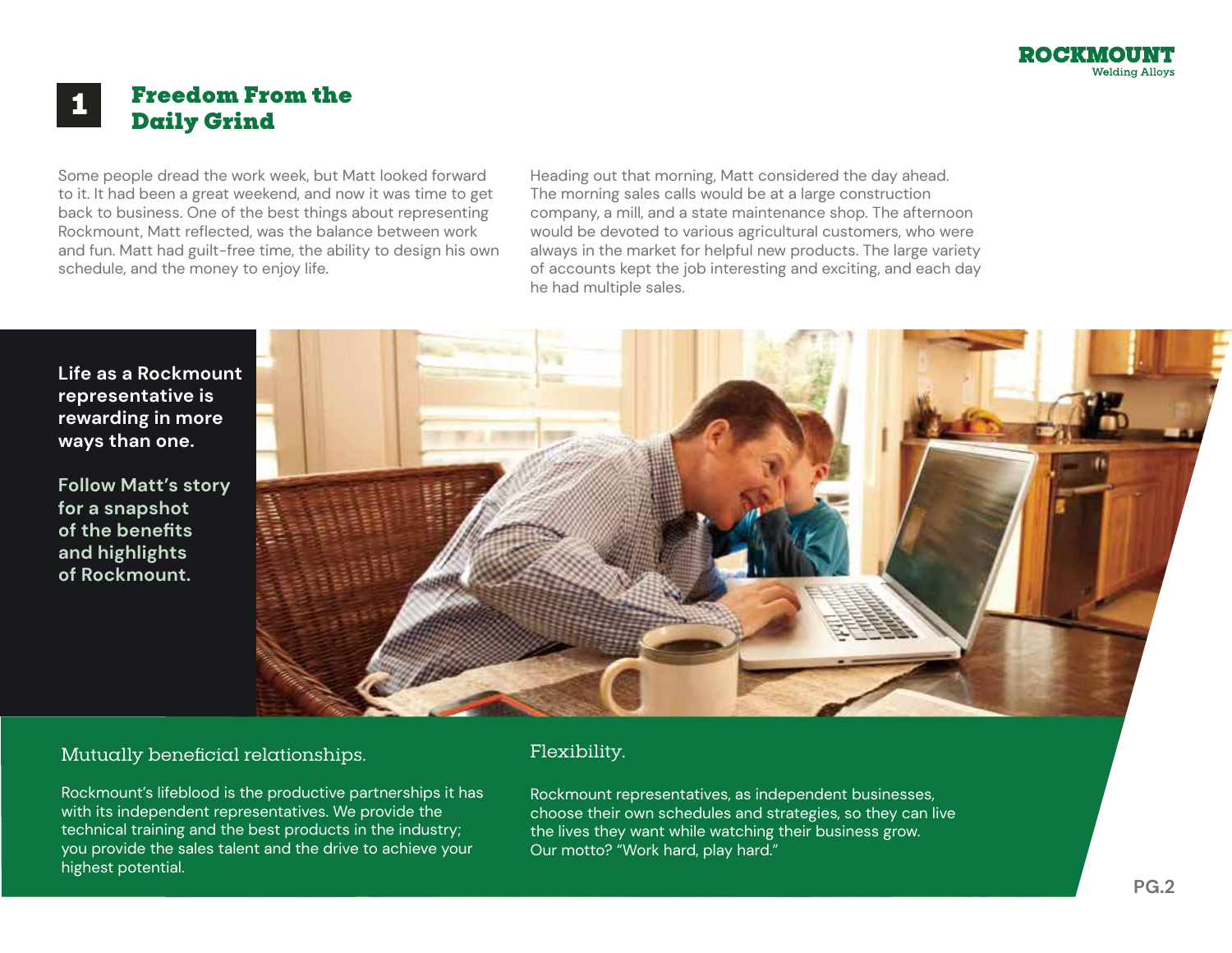

# **Lasting Relationships with Loyal Customers 2**

Matt maneuvered down the gravel driveway and arrived at the construction company. This particular customer regularly needed Rockmount's maintenance products to stay on top of its heavy equipment repairs, and Matt was eager to introduce the company's newest products.

He loved the flexibility to set appointments with his customers or just drop in. Thinking back to some of his first sales calls, Matt marveled at how much he had grown. Those former strangers were now loyal repeat sales customers who considered Matt to be one of their most valued sales representatives.



## Long history of success.

Rockmount's long history in the industry has allowed it to learn the most effective ways of selling its products. Rockmount's resources are available to representatives seeking tips and recommendations on sales techniques that will improve their business.

## Individual approach.

Our independent representatives know how to find success with their customers. As independent business owners, they set their hours and manage their account bases however they see fit. They become experts on which Rockmount products work in their specific territories.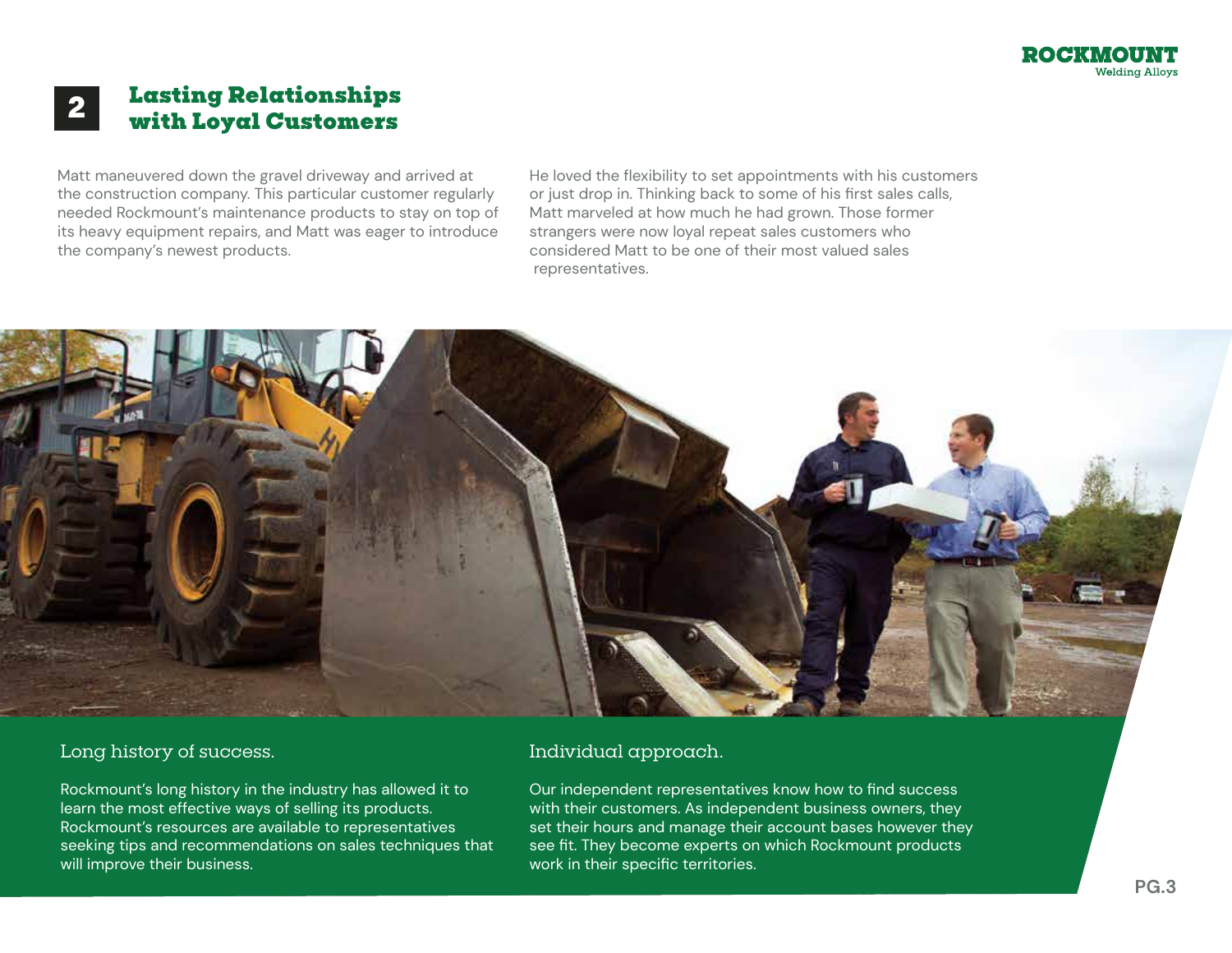

# **Helping Customers Save Time and Money 3**

Matt knew that to really help his customers, he would need top-level training and great products. Rockmount had provided both. His training had been a satisfying challenge, and he was quickly becoming an expert. As it turned out, the business was exciting – a blend of technology, industry, and, the art of sales.

Just yesterday he had received a call from one of his large customers who was having trouble repairing an expensive piece of equipment. Matt wasn't sure which products to recommend, so he called Rockmount's technical support team. This allowed him to solve the problem, write an order, and leave behind a satisfied customer.



## Unmatched training.

No need to come with welding experience. Our extensive training program and our ongoing education opportunities will help you stay on top of the latest product and industry developments.

#### Best products in the industry.

Our top-of-the-line products match specific applications and appeal to a large, diverse customer base. Because we design our products to be easy to use, customers turn to us again and again to satisfy their maintenance welding needs.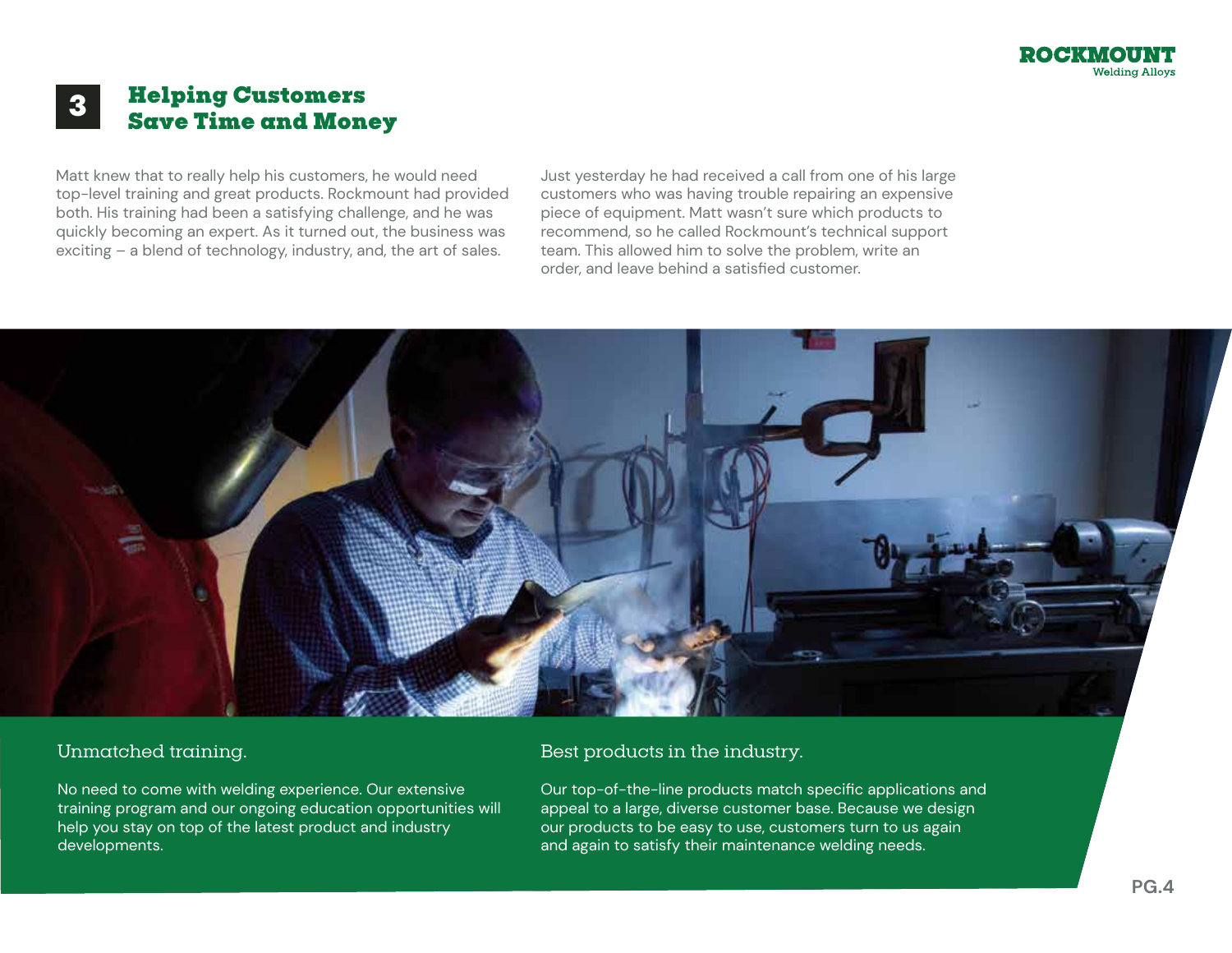

## **Invested in Customer Endeavors**

Matt headed to his next appointment, pleased with the day's work so far. He had already visited a number of customers, making several sales and laying the groundwork for many more. He looked forward to going onsite with his next customer, a state shop that was working on a big bridge repair job. A close view of customer projects gave Matt the insight he needed to sell them the right product.

He liked the opportunity to see industry in action and know that he played a part in keeping things running the way they should. And, thanks to the stability of Rockmount he felt secure that his knowledge – and his success – would continue to grow.



## Accomplished salespeople.

Representing Rockmount means becoming an accomplished industrial salesperson. Rockmount representatives successfully present a large line of technical products to a wide variety of technically proficient customers.

#### Sales proficiency.

We provide the technical training and knowledge that allow a representative to grow their business and establish a solid reputation in their sales territory. They turn prospects into customers and customers into friends.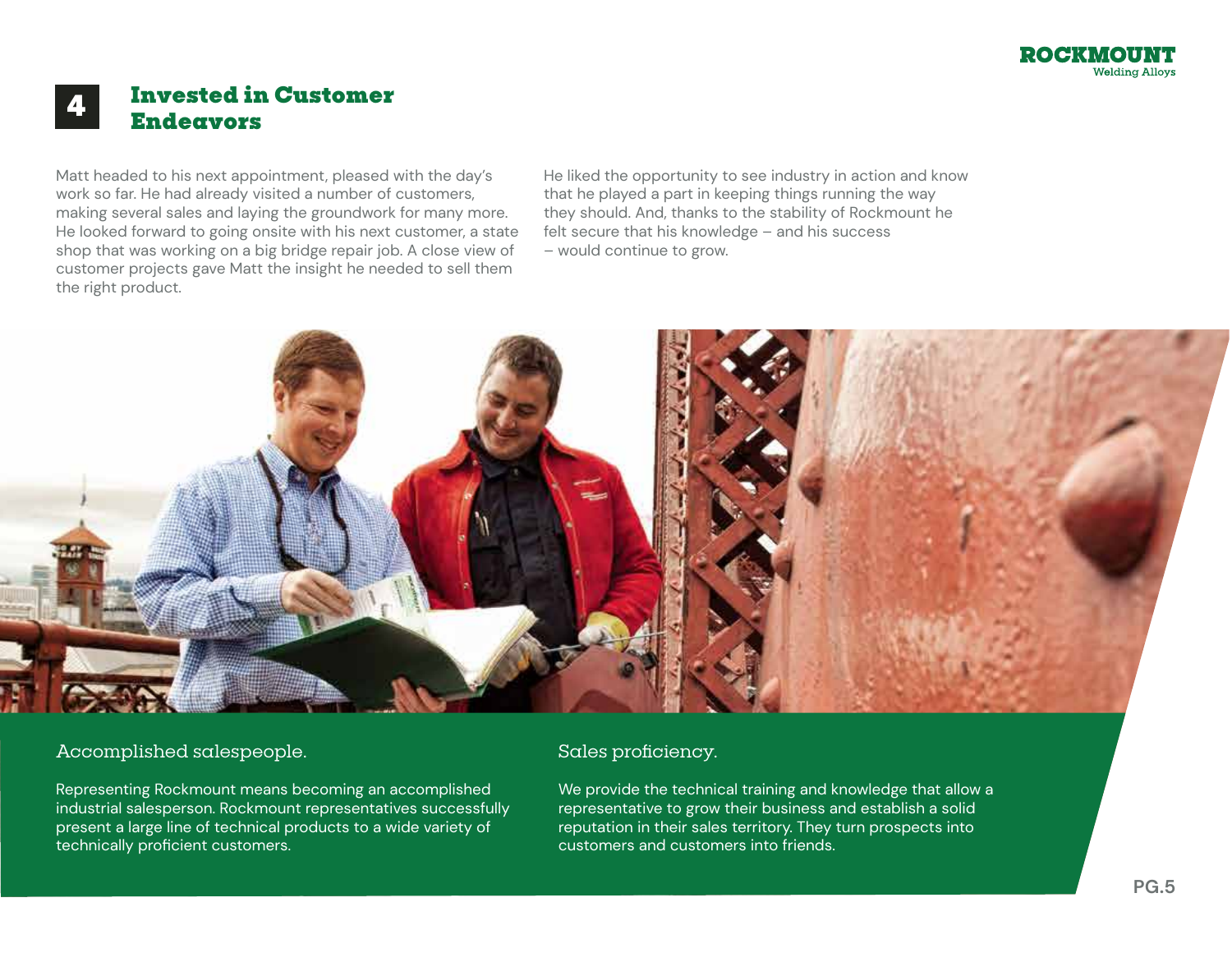

# **Generous Rewards for Initiative and Ambition 5**

Matt enjoyed taking an active role in his customers' businesses and, of course, regularly making sales. Rockmount had been true to its promise that motivated people could provide a excellent living for their families. Within the first month of including Rockmount products in his business, Matt had seen an increase in earnings.

.He realized that by working hard and learning the industry, his business would continue to grow. Best of all, Matt could see himself netting a very large income in the years to come. His previous sales positions had never offered such potential.



#### Six-figure incomes.

Earn without limitations! Independent representatives work in protected territories and have unrestricted capacity when it comes to their account base. Veteran representatives routinely pull in six-figure incomes every year, and we have never cut a territory.

#### Long-term partnerships.

More than 85% of our business comes from repeat sales. It's not just because of the quality of our products. It's also the lasting ties the representative builds with customers, becoming their go-to source for maintenance welding.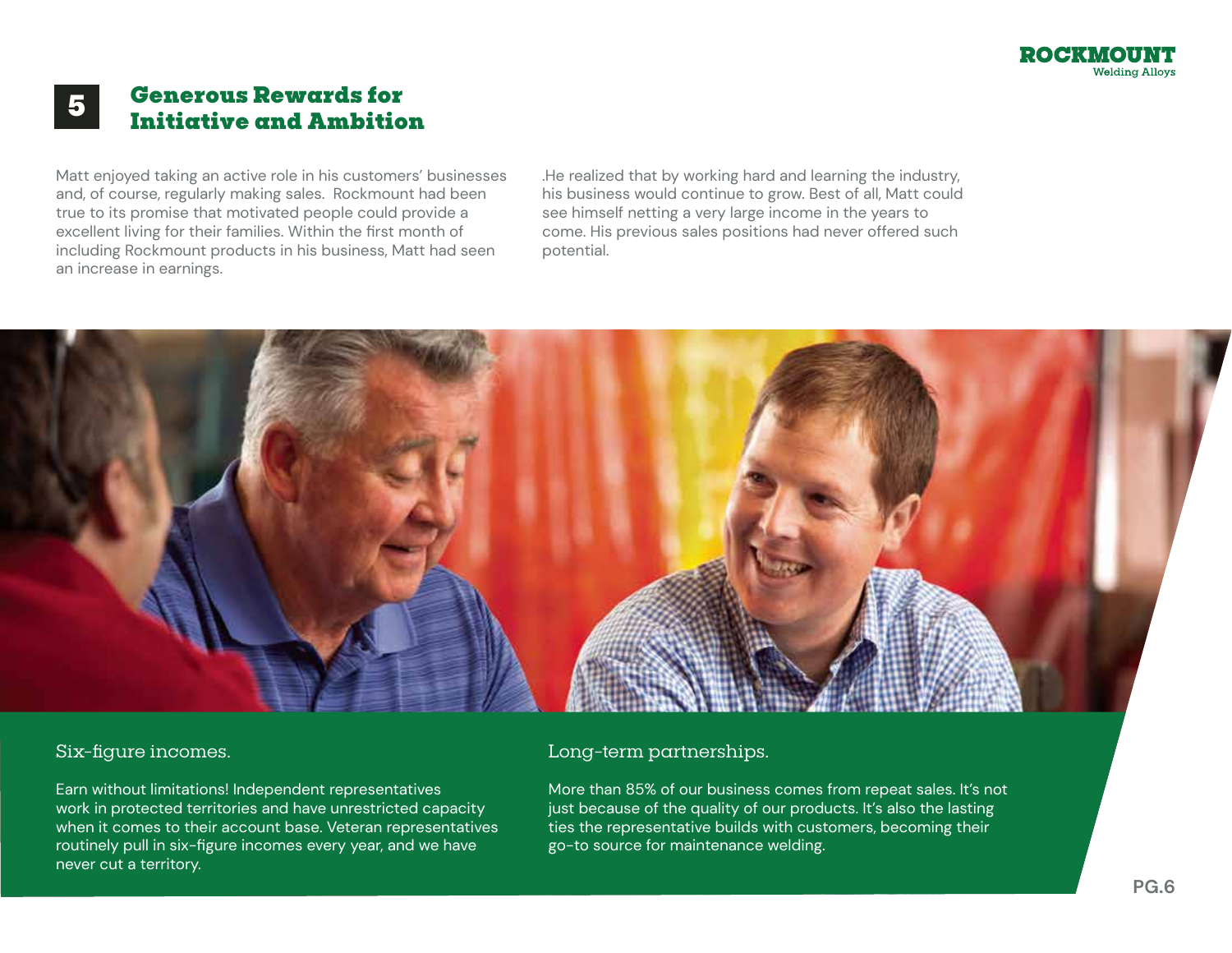

# **Proactive Support from an Experienced Team of Professionals 6**

It helped that Rockmount was a reliable company, not just the products, but the people, too. From the training and office staff to the warehouse team, they were people Matt could count on, no matter what. When a customer gets what he's supposed to get – when he's supposed to get it- makes selling a whole lot easier.

Rockmount's industry-leading products and technical resources, plus Matt's drive and enthusiasm, combined to give him exactly what he wanted in a business future.

**Matt is just one example of a successful Rockmount representative.**

**To learn more about their stories, or to begin writing your own, please reach out to our website.**



## Technical and manager support.

Unlike some organizativs, we assist our representatives with whatever they need to flourish in their roles, making sure our large, comprehensive support team is always there to back them up.

#### Lasting satisfaction.

Those who represent Rockmount are the most satisfied sales professionals in the industry, a testament to the great lifestyle and the opportunities that a partnership with Rockmount offers.